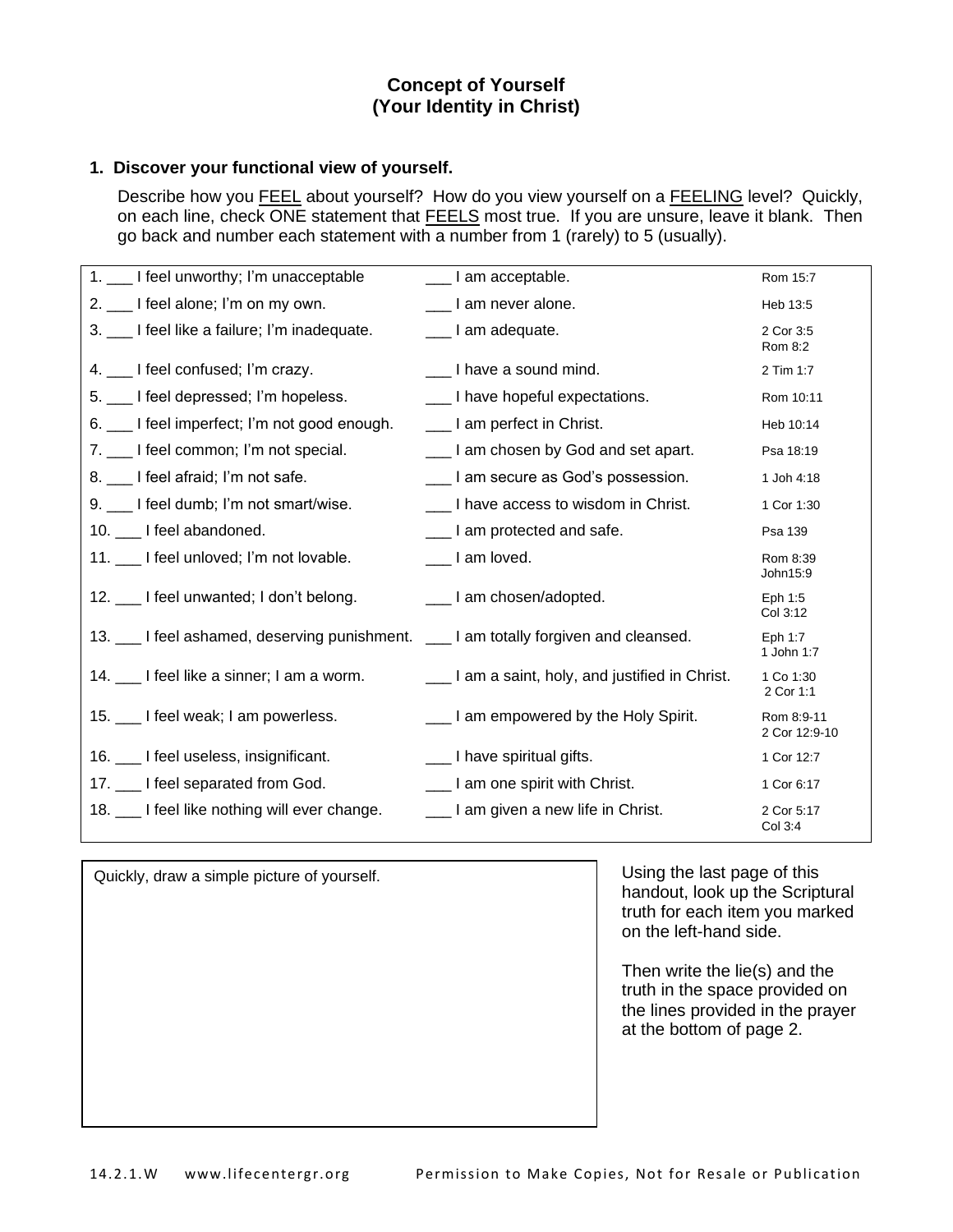# **2. How you developed a distorted view of yourself:**

- ➢ You believed lies about yourself based on messages received from parents, from rejection (real or perceived) from significant adults, things you were taught or experienced in church or school, and your performance or lack of performance.
- ➢ You believed lies about yourself based on experiences and events.
- $\triangleright$  Once you agree with the feelings that the message or event produced, it became your lie.
- ➢ New events, messages, and rejection reinforced your lies, forming a stronghold.
- $\triangleright$  Once the lie is a stronghold, you reject the truth and agree with the lie.

#### **3. Why is having the correct concept of yourself important?**

- $\triangleright$  If your concept of yourself is not a Biblical view, it is a lie.
- ➢ Proverbs 23:7 says, "For as he thinks within himself, so he is (lives)."
- ➢ What you believe about yourself determines how you behave.
- $\triangleright$  If you do not identify the lies you believe about yourself, it may be very difficult or impossible to experience freedom and peace.

### **4. Correcting your distorted image of yourself.**

- $\triangleright$  Call lies what they are—lies!
- $\triangleright$  Write all the lies that you believe about yourself in the first set of lines below.
- ➢ Write the truth about yourself, as revealed in God's word, on the second set of lines below.
- ➢ Prayer

Father God,

I now understand that I had a wrong view of myself. I felt and thought of myself as \_\_\_\_\_\_\_\_\_\_\_\_\_\_\_\_\_\_\_\_\_\_\_\_\_\_\_\_\_\_\_\_\_\_\_\_\_\_\_\_\_\_\_\_\_\_\_\_\_\_\_\_\_\_\_\_\_\_\_\_\_\_\_\_\_\_\_\_\_\_\_\_\_\_\_

\_\_\_\_\_\_\_\_\_\_\_\_\_\_\_\_\_\_\_\_\_\_\_\_\_\_\_\_\_\_\_\_\_\_\_\_\_\_\_\_\_\_\_\_\_\_\_\_\_\_\_\_\_\_\_\_\_\_\_\_\_\_\_\_\_\_\_\_\_\_\_\_\_\_\_ \_\_\_\_\_\_\_\_\_\_\_\_\_\_\_\_\_\_\_\_\_\_\_\_\_\_\_\_\_\_\_\_\_\_\_\_\_\_\_\_\_\_\_\_\_\_\_\_\_\_\_\_\_\_\_\_\_\_\_\_\_\_\_\_\_\_\_\_\_\_\_\_\_\_.

I confess that what I believed about myself was a lie. I now believe and confess that I am a new creation in Christ Jesus and **Example 20** and  $\overline{a}$ 

\_\_\_\_\_\_\_\_\_\_\_\_\_\_\_\_\_\_\_\_\_\_\_\_\_\_\_\_\_\_\_\_\_\_\_\_\_\_\_\_\_\_\_\_\_\_\_\_\_\_\_\_\_\_\_\_\_\_\_\_\_\_\_\_\_\_\_\_\_\_\_\_\_\_\_ \_\_\_\_\_\_\_\_\_\_\_\_\_\_\_\_\_\_\_\_\_\_\_\_\_\_\_\_\_\_\_\_\_\_\_\_\_\_\_\_\_\_\_\_\_\_\_\_\_\_\_\_\_\_\_\_\_\_\_\_\_\_\_\_\_\_\_\_\_\_\_\_\_\_.

Jesus, take all of the pain and confusion from these lies unto Yourself and exchange them for your peace. Holy Spirit, I invite you to renew my mind through the washing of the Holy Spirit. Thank You that Your abounding grace destroys every lying fortress, every speculation, and every lie that contradicts who You say that I am in Christ. Amen!

#### **5. Don't entertain or argue with a lie: renounce it and replace it!**

- ➢ Renounce: refuse to receive, agree with, or participate with any lie in the name of Jesus.
- $\triangleright$  Replace lying thought patterns with the truth!
- ➢ Example: In the name of Jesus, I refuse to believe or ponder that thought. I send that thought to the feet of Jesus to go where He sends you. I confess God's Word. I am adequate through Christ Jesus. Amen